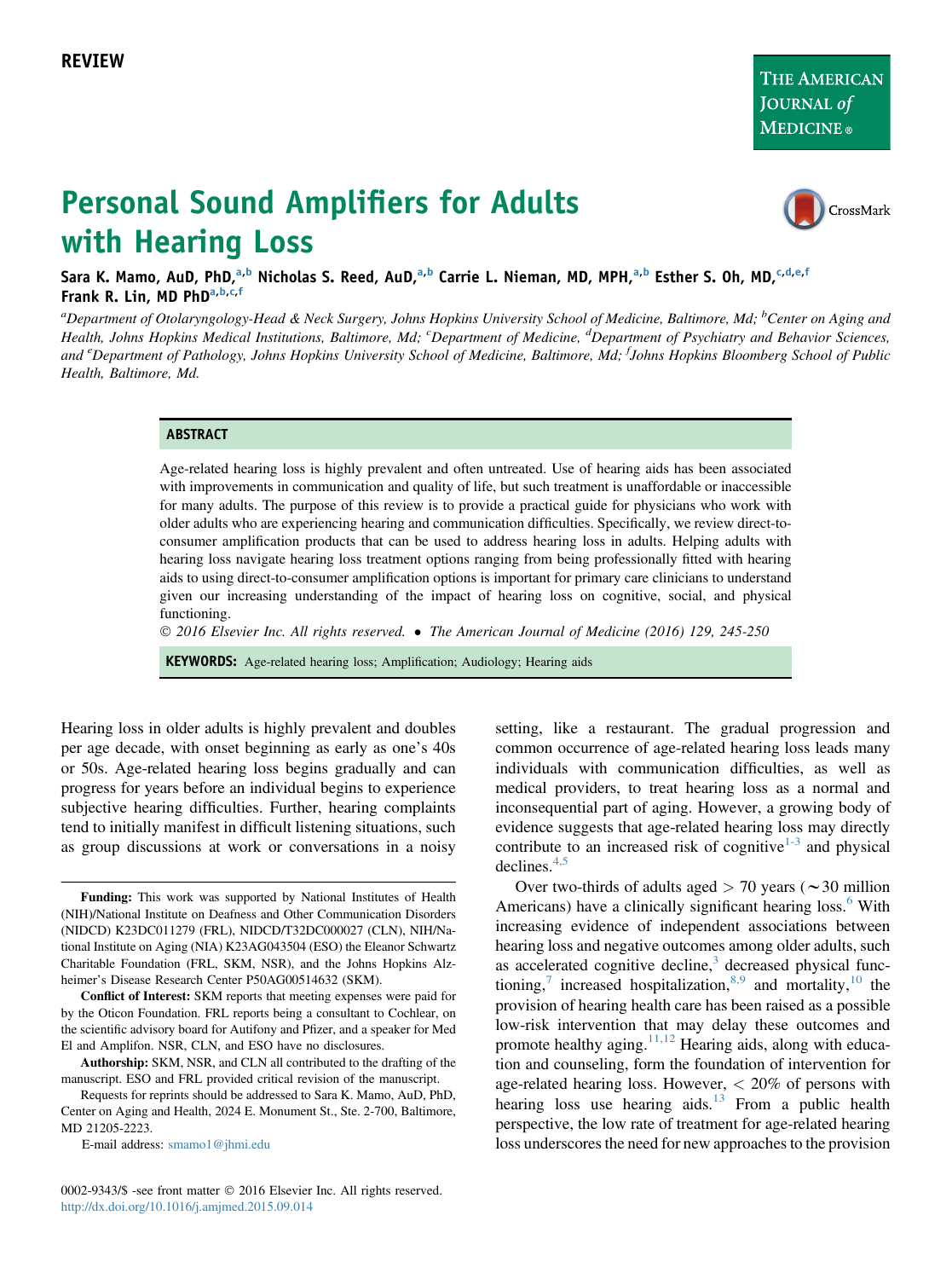of hearing technologies and services in order to reduce the gap between those with hearing loss and those who are able and willing to access care.

Numerous barriers limit access to hearing health care, particularly the high cost of hearing aids (average cost is \$3000-6000 for a pair<sup>14</sup>), and lack of coverage by Medicare

and other insurance companies.<sup>15</sup> Another impediment to accessing care is that the patient must visit the audiologist 4 to 6 times over a 4 month period to be properly assessed and fitted with customized technology. Despite the associated cost and required commitment, hearing aid use has been shown in multiple studies to improve communication and quality of life. $16-18$ Due to the positive outcomes associated with treating hearing loss and the prevalence of age-related hearing loss among older adults, the National Institutes of Health/National Institute on Deafness and Other Communication Disorders and the Institute of Medicine have called for increasing the affordrole of the audiologist is to first perform comprehensive diagnostic services and make appropriate medical referrals when needed. Then, an audiologist should perform an indepth needs and lifestyle assessment to customize the amplification device to a person's hearing loss and listening needs. In terms of technology, the most frequently used

## CLINICAL SIGNIFICANCE

- Two-thirds of adults  $>$  70 years have a clinically significant hearing loss, and hearing loss may directly increase risk for cognitive decline and dementia.
- The high cost ( $\sim$  \$4000 for a pair of hearing aids) and inconvenience (multiple visits needed for fitting and adjustments) of hearing health care limits access for many older adults.
- Certain direct-to-consumer amplifier products can be a helpful, affordable, and accessible initial option for addressing hearing.

ability and accessibility of hearing health care.<sup>12,19</sup>

One step toward improving the affordability and accessibility of hearing health care is to consider the utility of low-cost amplification devices that can be directly purchased by consumers rather than having to be dispensed and fitted by an audiologist or hearing instrument specialist. The purpose of this review is to provide an introduction to the use of direct-to-consumer hearing devices as communication options for adults with hearing loss who are not ready to undergo formal audiological services, or who are unable to afford hearing aids. The 3 sections of this review will provide practical guidance and tools that can be discussed with patients who have hearing complaints in order to enhance communication and social engagement. The first section summarizes what to expect from best-practice professional audiology services and professionally fitted hearing aids. The second section describes the types of hearing devices that are available to consumers and important technological and user features that make devices most appropriate for some persons with age-related hearing loss. Finally, the third section focuses on considerations for older adults that may guide recommendations for accessing professional hearing health care or improving communication using over-the-counter technologies.

### PROFESSIONAL AUDIOLOGY SERVICES

Professional audiology services provide a customized approach to addressing a person's hearing loss with hearing aids (and other technology as necessary) prescribed in response to an individual's listening needs and lifestyle. The devices are programmable hearing aids that are precisely tuned to the individual's hearing loss. Hearing loss is typically not the same across all the sounds important for human hearing. For age-related hearing loss, it is most common for patients to hear low-frequency sounds (eg, "ah" as in "father") better than they can hear highfrequency sounds (eg, "s" as in "toss"). Importantly, a professionally fitted hearing aid can be programmed such that the volume at different frequencies is specifically adjusted to match the hearing loss of each individual.

A key component of successful audiology services is to educate the person with hearing loss and

loved ones to ensure appropriate expectation management that entails use of amplification in conjunction with communication strategies to improve listening across a range of situations. Audiologists have completed doctorallevel training on the diagnosis and treatment of hearing loss, which includes skills related to counseling patients on how to cope with their hearing loss and manage daily communication challenges. Traditionally, the price of the services provided by the audiologist, both before and after fitting hearing aids, are bundled into the price of the hearing aids and can comprise 40%-70% of the total cost charged to patients (ie, for a \$5000 pair of hearing aids, approximately 2/3 of the cost actually covers an audiologist's time and services). While professional aural rehabilitation provided by the audiologist offers a "gold standard" approach to treating hearing loss, the traditional model remains unaffordable and inaccessible to many individuals. Importantly, some individuals may not require the comprehensive set of services that an audiologist would provide and that is "bundled" into the cost of professionally dispensed hearing aids regardless of patient need.

## DIRECT-TO-CONSUMER AMPLIFICATION

While traditional hearing aids remain unaffordable for many people, the increasing market for consumer electronics and wearable technology (in this case, personal sound amplifiers), presents new opportunities for "do-it-yourself" amplification. The landscape of consumer electronics as it relates to hearing devices is difficult to navigate. From a technology standpoint, both hearing aids and personal sound amplifiers are designed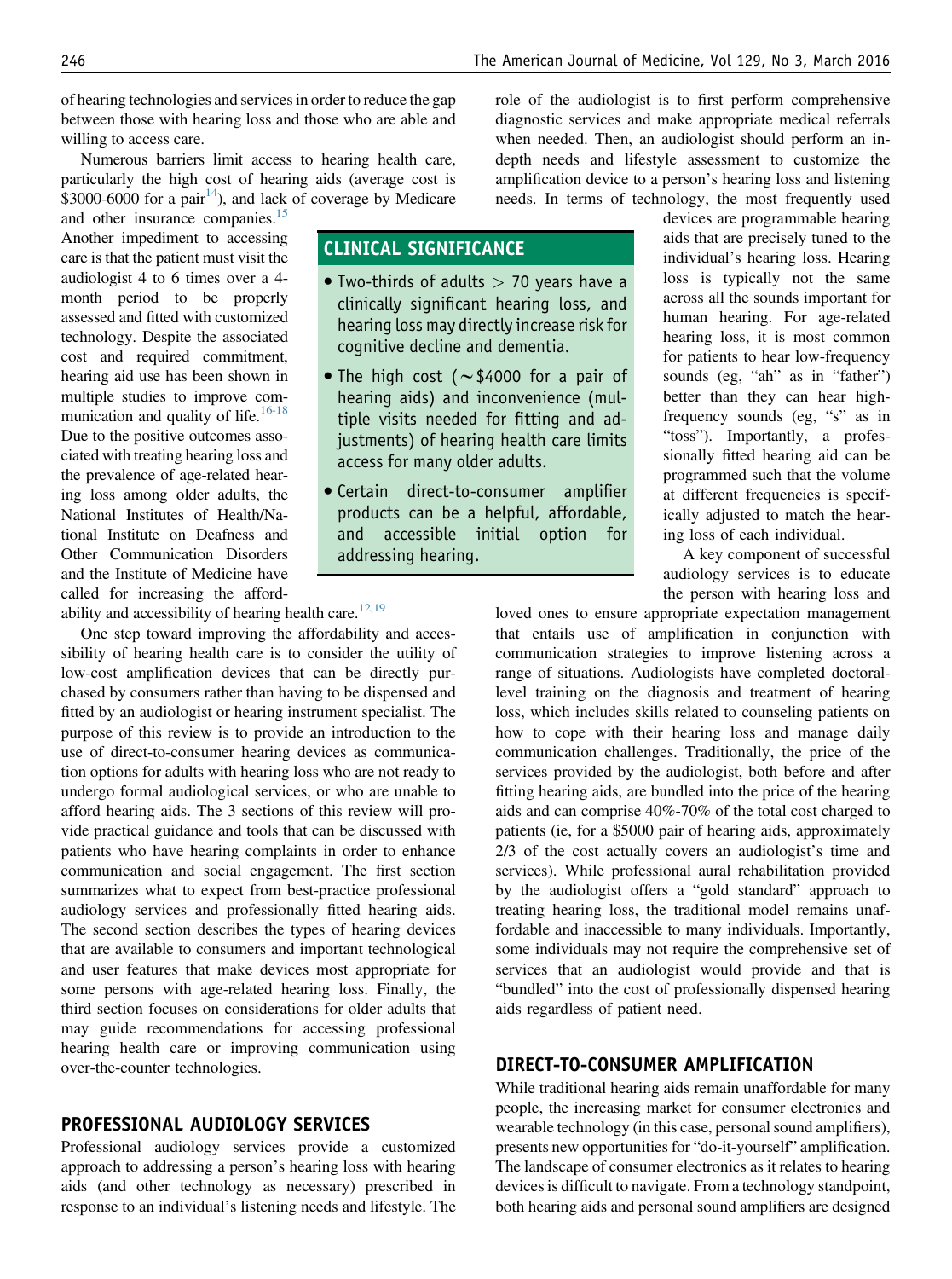to amplify sound. However, from a policy standpoint, hearing aids are designated as class I or II medical devices by the US Food and Drug Administration (FDA) and are intended to treat medically diagnosed hearing loss. On the other hand, personal sound amplifiers are not FDA-regulated, and are marketed as "communication enhancement" devices. For the consumer, this distinction generally means that hearing aids must be sold by a licensed professional (regulated by state), and personal sound amplifiers can be sold over the counter. A caveat is that Internet sales often do not fall under the purview of state regulations, and so, there are many "self-fit" hearing aids available directly to the consumer via the Internet. For the purpose of this review, both FDA-approved self-fit hearing aids available via the Internet and personal sound amplifiers (ie, non FDA-approved amplifiers) will be referred to as "direct-to-consumer hearing devices."

The focus of this discussion will be on the technological characteristics of direct-to-consumer hearing devices in order to inform primary care clinicians about how to help patients seeking solutions for their hearing loss but not wishing to pursue formal audiological evaluation. Previous studies have examined the acoustic properties of low-end hearing devices (ie, cost \$10-80) and have shown limited benefit.<sup>[20,21](#page-5-0)</sup> However, to our knowledge there has been no audiological research assessing the technical quality of the newer generation of hearing devices that comprise a higher price point (ie, cost \$200-400) of the direct-to-consumer hearing device market.

Due to the increasing availability of direct-to-consumer hearing devices via Internet sales and the continued widespread lack of treatment among adults with hearing loss, we undertook a technical evaluation of a sample of direct-toconsumer hearing devices to determine if these hearing devices could provide suitable amplification for the average adult with some hearing complaints. In-depth electroacoustic analysis of the tested devices  $(n = 12)$  is available in a companion paper. $^{22}$  $^{22}$  $^{22}$  The findings presented here represent practical information on how to provide guidance to patients with complaints of hearing loss or communication difficulties who may be interested in the "do-it-yourself" approach.

## TECHNICAL CHARACTERISTICS OF AMPLIFICATION PRODUCTS

The purpose of this section is to define some of the important sound-processing features of amplification devices to better understand what qualities are important for patients when choosing a hearing device, along with recommendations for the top 5 devices in our test sample that were likely to provide the most benefit to the average adult user.

#### Appropriate Output

Age-related hearing loss generally affects low and high frequencies differently, with high-frequency hearing loss significantly more common in older patients. The result of this frequency-specific hearing loss is the common complaint, "I hear you—I just don't understand you." Often, with agerelated hearing loss, the individual continues to have good hearing for low-frequency sounds, which in speech include robust vowel sounds like "ah" ("father"). Meanwhile, soft, high-frequency speech sounds, such as "th" ("bath"), "f" ("fat"), "s" ("toss"), become inaudible. Consequently, one hears the words but they lack clarity. Earlier generations of self-fit hearing devices typically provided too much amplification for low-frequency sounds (ie, in the region that many people still have good hearing) while offering little to no amplification for the high-frequency sounds (ie, the sounds necessary to improve speech clarity). To appropriately meet the needs of persons with age-related hearing loss, devices must use multiple-channel processing so that amplification can be provided in different amounts at different frequencies. We analyzed the frequency-specific gain for each product and compared them with prescriptive targets commonly used in audiology for best speech understanding. [Table 1](#page-3-0) indicates whether each device was appropriate for an adult with typical age-related hearing loss.

#### Signal-to-noise Improvement

To enhance speech understanding, the listener needs the difference between speech and background noise, known as the signal-to-noise ratio, to become more extreme. One common hearing aid approach is to improve the signal-to-noise ratio through directional microphones that turn up the sound in front (ie, the person speaking in front of you) and minimize sounds from the back (ie, background noise.) As hearing aids have advanced, the directionality feature has become more flexible than front-to-back, with some models of hearing aids that are able to automatically adjust as the noise in the environment changes location. Another approach to improving signal-to-noise ratio is to use a remote microphone that is separate from the hearing aid and may be set on a table near the person speaking or used as a lapel microphone. This type of remote microphone system can be integrated with hearing aids or used as a stand-alone device. A third approach that is useful in venues equipped with "loop systems" is an integrated t-coil that provides direct amplification from the sound system to the hearing device (for more information, see [www.hearingloop.org\)](http://www.hearingloop.org). In addition, t-coils allow for direct connection and improved listening on landline telephones. Lastly, some devices attempt to improve signal-to-noise ratio by providing a boost to the frequencies that carry the most speech information and use algorithms that recognize speech and enhance this sound more than other sounds. The hearing devices reviewed here include a variety of speech enhancement options ([Table 1](#page-3-0)).

#### Listening Comfort

A common complaint of hearing aids is that everything becomes too loud. To varying degrees of success, hearing aids have algorithms that try to determine if a sound is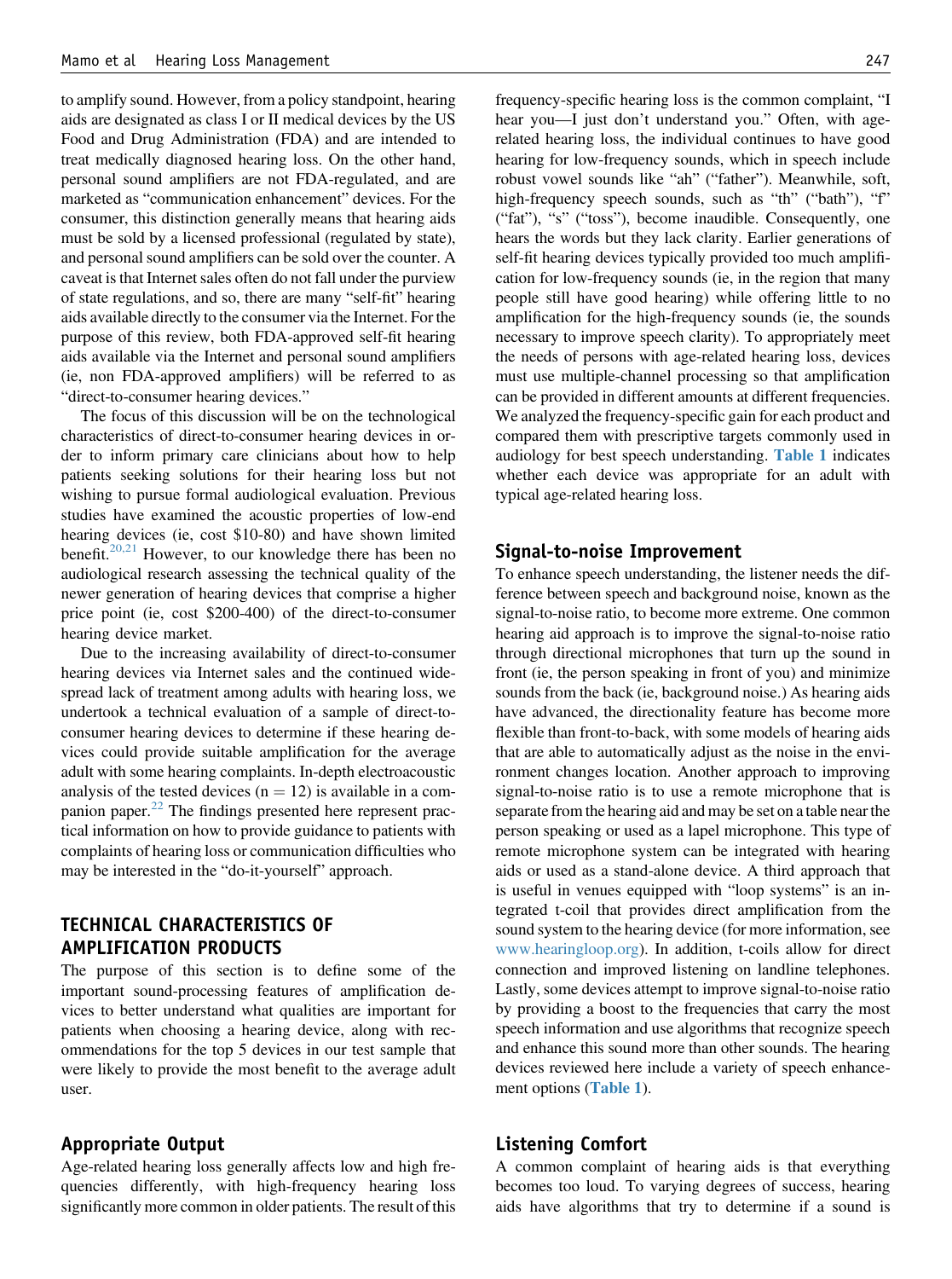<span id="page-3-0"></span>

|                          | Bean T-Coil                                                               | $CS-50+$                                                                                                      | <b>Tweak Focus</b>                                                                                             | Soundhawk                                                                        | Songbird                                                          |
|--------------------------|---------------------------------------------------------------------------|---------------------------------------------------------------------------------------------------------------|----------------------------------------------------------------------------------------------------------------|----------------------------------------------------------------------------------|-------------------------------------------------------------------|
|                          |                                                                           |                                                                                                               |                                                                                                                |                                                                                  |                                                                   |
| Frequency Output         |                                                                           |                                                                                                               |                                                                                                                |                                                                                  |                                                                   |
|                          | Too much low frequency gain 1. Within prescribed targets                  | 2. Smartphone programming<br>matches gain to hearing loss                                                     | Within prescribed targets                                                                                      | 1. Within prescribed targets<br>2. Customize gain preferences<br>with Smartphone | Within prescribed targets                                         |
| Signal-to-Noise<br>Ratio |                                                                           |                                                                                                               |                                                                                                                |                                                                                  | Χ                                                                 |
|                          | T-Coil feature                                                            | 1. Directionality setting<br>2. Speech enhancement software                                                   | Directionality                                                                                                 | Remote microphone                                                                |                                                                   |
| Listening Comfort        | Х                                                                         | Noise reduction processing                                                                                    | Low internal noise                                                                                             | Low internal noise                                                               | Low internal noise                                                |
| User Features            |                                                                           | 1. User videos on Sound Word                                                                                  | DVD with:                                                                                                      | 1. User videos on Sound Word                                                     |                                                                   |
|                          | User manual only                                                          | Solution's Web site                                                                                           | 1. User demonstrations                                                                                         | Solutions' Web site                                                              | User manual only                                                  |
| Web site                 | www.etymotic.com/<br>consumer/personal-sound-<br>amplifiers/bean-qsa.html | 2. Large rechargeable battery<br>www.soundworldsolutions.<br>com/store/personal-sound-<br>amplifiers-psa/cs50 | 2. Expectation guidance<br>www.tweakhearing.com/shop/<br>tweak-focus-personal-sound-<br>amplification-product/ | 2. Rechargeable (USB)<br>www.soundhawk.com/product                               | www.songbirdhearing.com/<br>products/songbird-ultra-<br>20.770091 |
| Price                    | \$349/each; \$599/pair                                                    | \$349                                                                                                         | \$224.99                                                                                                       | \$349.99                                                                         | \$395/each; \$745/pair                                            |

Fully available  $\checkmark$ 

**Partially available** 

No special feature

The Frequency Output was tested using simulated real-ear measures consistent with best practice hearing aid verification procedures. The Signal-to-Noise Ratio (SNR) ratings were based on expected improvement in SNR given the processing approach. For Listening Comfort, <sup>a</sup> true noise reduction algorithm is best; however, "Low internal noise" as measured via electroacoustic analyses indicates no unpleasant circuit noise and so was included as <sup>a</sup> comfort feature.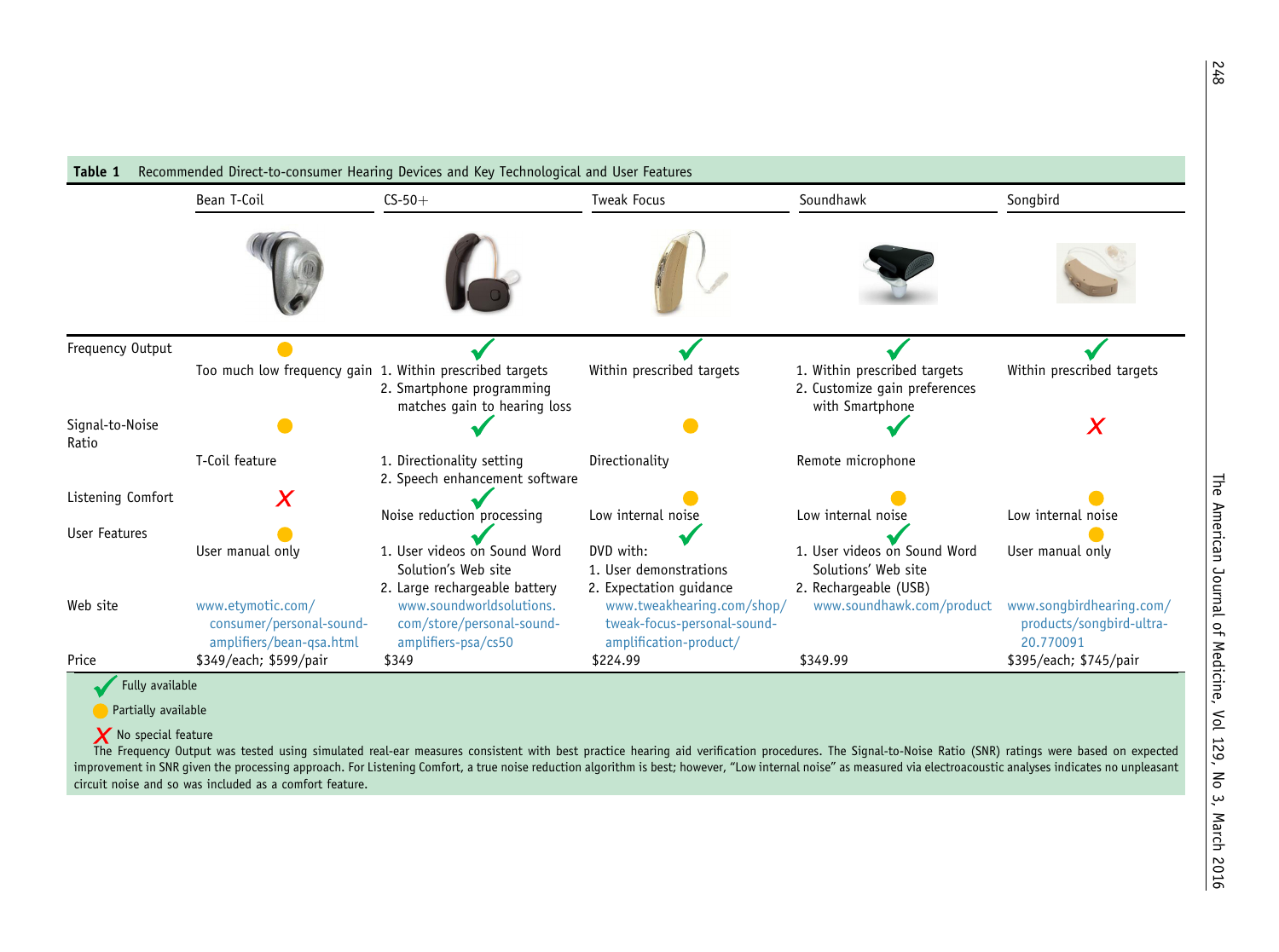<span id="page-4-0"></span>

| Table 2 |  | Key Communication Strategies |  |
|---------|--|------------------------------|--|
|---------|--|------------------------------|--|

| Strategy                        | Rationale                                                                                                                                                                                                                                                                                                                        |  |  |  |
|---------------------------------|----------------------------------------------------------------------------------------------------------------------------------------------------------------------------------------------------------------------------------------------------------------------------------------------------------------------------------|--|--|--|
| Speak face-to-face              | When the speaker's face is turned toward the listener, there is improved signal-to-noise ratio, and<br>the listener uses facial cues to fill in the gaps that he/she may not have heard.                                                                                                                                         |  |  |  |
| Reduce background noise         | The ability to understand speech in the presence of background noise or distractors (eq, television or<br>restaurant noise) declines as a function of age, even for older adults without hearing loss.                                                                                                                           |  |  |  |
| Speak slower, instead of louder | When someone speaks loudly or shouts, it actually distorts the speech, often making it more difficult<br>to understand. Also, shouting can make both the speaker and the listener more stressed.                                                                                                                                 |  |  |  |
| State the topic                 | By making the topic of conversation clear at the beginning, the listener can more effectively use<br>context cues to fill in the gaps.                                                                                                                                                                                           |  |  |  |
| Rephrase the statement          | Repeating oneself becomes frustrating for the speaker and the listener. When the question or<br>statement is rephrased, the listener has more context cues to fill in the gaps. In addition, some<br>words are actually easier to hear, depending on the person's hearing loss and the frequencies of<br>the sounds in the word. |  |  |  |

speech or background noise (eg, a steady fan sound) and reduce how much gain is applied to the background noise. Such algorithms can come at the expense of improving audibility of the speech sounds at times, but they substantially improve comfort for the listener. This is an expected feature of a hearing aid that is becoming more common among self-fit hearing devices ([Table 1](#page-3-0)).

## CONSIDERATIONS FOR GERIATRIC PATIENTS

Addressing hearing loss in the older adult requires a broader outlook into the needs of the individual than simply providing amplification. To address hearing loss, one must learn to use a new technology, incorporate use and maintenance of the device into daily routine, and importantly, change one's communication behaviors; all of which come with unique challenges for older adults. This section addresses some aspects of managing hearing loss and using technology that influence the successful treatment of hearing loss for an older adult.

While some "do-it-yourself" hearing device users may be able to incorporate new technology into their daily routine, many users may need additional support to develop the necessary self-efficacy to manage the new technology. Selfefficacy pertains to one's perceived ability to succeed in certain situations, $^{23}$  $^{23}$  $^{23}$  and enhancing self-efficacy is an important factor associated with successful use of hearing aids. $24$ Hands-on practice in a supportive environment with the provision of immediate feedback and correction can enhance self-efficacy; such support can be provided by caregivers or loved ones. Importantly, persons with hearing and visual loss report lower self-efficacy in studies of hearing aid uptake and use.<sup>[25](#page-5-0)</sup> Presbyopia is almost universal and may contribute to one's perception that hearing aids are difficult to use and maintain due to the small size. In addition, the majority of hearing aid manuals are considered inappropriate for older adults in terms of readability and literacy level.<sup>[26](#page-5-0)</sup> Several of the hearing devices reviewed here include DVD or online video tutorials that provide an important alternative to the small-print manuals generally provided ([Table 1](#page-3-0)). In addition to visual changes, manual dexterity tends to decline with age, making the small earpieces and batteries of traditional hearing aids a particular challenge for many older adults. Some hearing devices incorporate a larger ear piece (similar to many Bluetooth devices) and large, rechargeable batteries that are easier to manipulate than some traditional hearing aid styles and small hearing aid batteries ([Table 1](#page-3-0)).

Beyond the potential physical challenges of new technology, a growing sector of hearing devices includes features that rely on the use of smartphones, either to program and personalize the device or to use the earpiece as a Bluetooth headset. This compatibility increases the functionality and flexibility of hearing devices, however, only 18% of older adults own smartphones. $27$  While some of the devices require a smartphone in order to use the device, others can be paired with a smartphone via Bluetooth for initial set-up and then used regularly without a smartphone. For example, a child or caregiver may provide his/her smartphone to program the hearing device to the patient's needs, but the patient will not need the smartphone to take advantage of the programmable nature of the hearing device ([Table 1](#page-3-0)).

Another potentially challenging feature of hearing devices to consider, which also applies to hearing aids, is the method by which the amplification device provides warnings and signals (eg, low battery, indicate volume level or setting). Oftentimes, manufacturers sell a universal model that uses beeps and tones to indicate warnings and settings, which older adults with hearing loss may struggle to hear, interpret, and remember. Voiced prompts provide easily interpreted feedback on the device's status. Some hearing devices include this feature and may be of particular assistance to patients with significant hearing loss or cognitive impairment ([Table 1](#page-3-0)).

Beyond hearing devices worn at the ear level, there are other assistive listening devices that can provide particular benefit to older adults with significant manual dexterity limitations or cognitive impairment. One example is the Williams Sound Pocketalker (Williams Sound, Eden Prairie, MN), which provides easy-to-wear headphones, simple volume and tone dials, and a microphone that can be placed